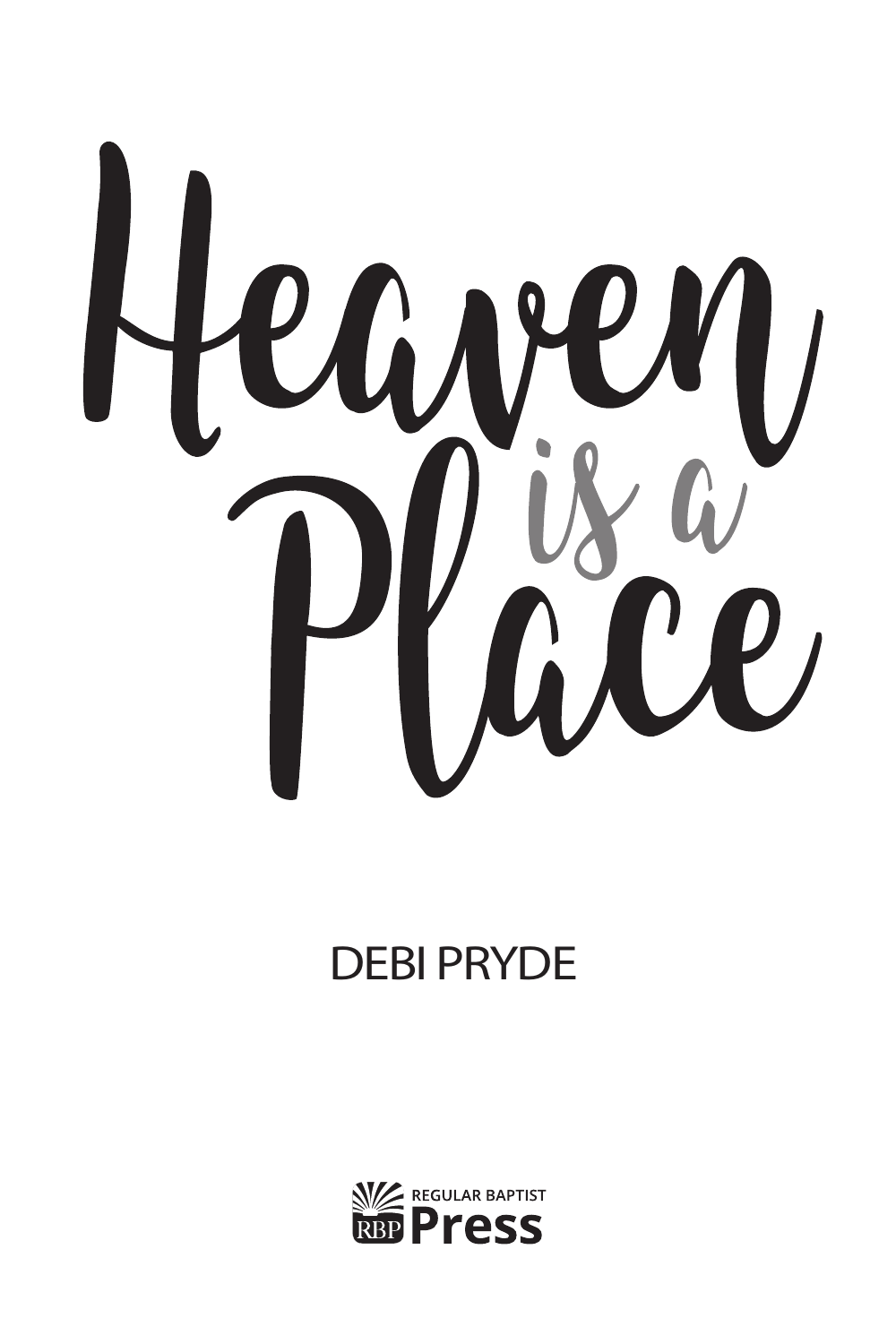*Heaven Is a Place* © 2015 Regular Baptist Press • Arlington Heights, Illinois www.RegularBaptistPress.org • 1-800-727-4440 Printed in U.S.A. All rights reserved. RBP5149• ISBN: 978-1-62940-111-9

Second printing—2017

All rights reserved. Except as permitted under U.S. Copyright Law, no part of this publication may be reproduced, distributed, or transmitted in any form or by any means, or stored in a database or retrieval system, without the prior written permission of the publisher.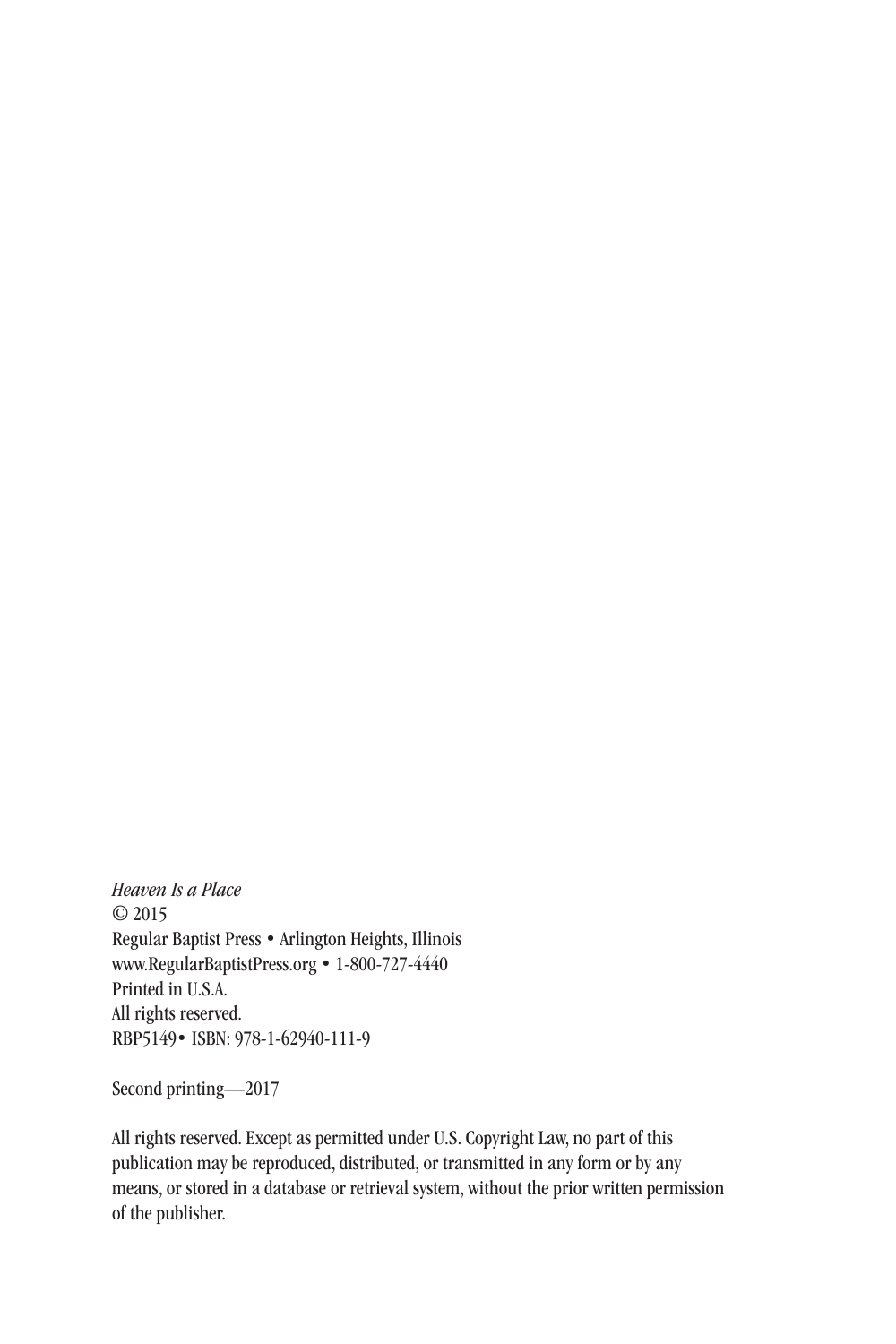# **Contents**

| Lesson 1  |                                                       |
|-----------|-------------------------------------------------------|
| Lesson 2  |                                                       |
| Lesson 3  |                                                       |
| Lesson 4  |                                                       |
| Lesson 5  |                                                       |
| Lesson 6  |                                                       |
| Lesson 7  |                                                       |
| Lesson 8  |                                                       |
| Lesson 9  | Heaven Immediately Follows Death for a Christian  121 |
| Lesson 10 |                                                       |
| Lesson 11 |                                                       |
| Lesson 12 | A Little Bit of Heaven on Earth  161                  |
|           |                                                       |

|--|--|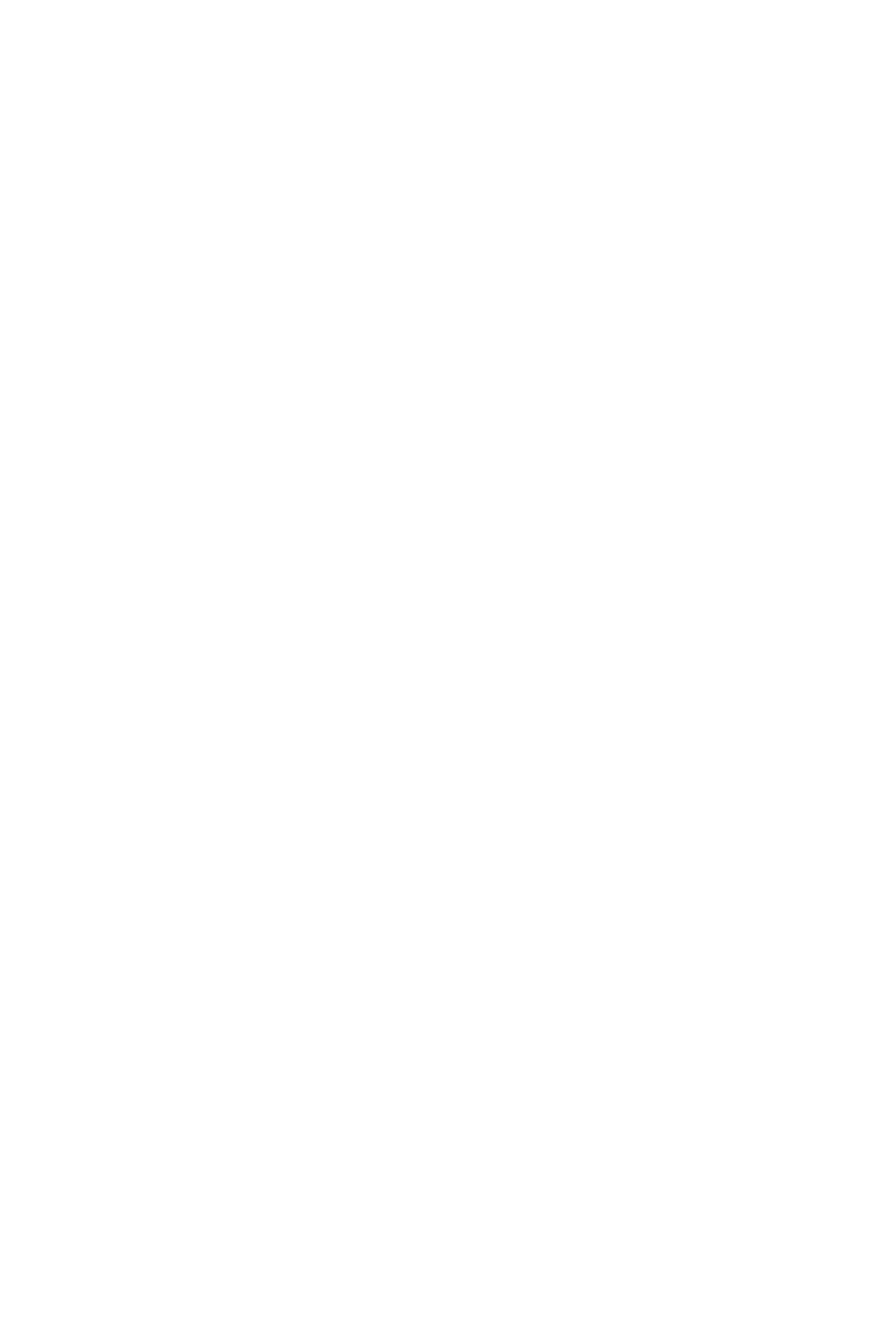# **Preface**

WHERE DO YOU GET your information about Heaven? Movies, television, novels, friends? A lot of information about Heaven is out there, but most of it is nothing more than the figment of someone's wild imagination. Thankfully, that doesn't mean there is no information about God's Heaven! A great deal of reliable information simply isn't considered by believers or unbelievers. The Bible contains the only description of Heaven written by people who have actually been there and have come back to tell about it. It is a happy, busy place where people live!

The Biblical account of God's Heaven is mocked, distorted, and concealed by a world that rejects God's Word and authority. The words of George Bernard Shaw, a famous playwright who lived in Victorian England at the turn of the century, are still quoted and applauded today. He said, "Heaven, as conventionally conceived, is a place so inane, so dull, so useless, so miserable, that nobody has ever ventured to describe a whole day in heaven, though plenty of people have described a day at the seaside; and that the genuine popular verdict on it is expressed in the proverb 'Heaven for holiness and Hell for company.'"1 Sadly, Mr. Shaw didn't get his information from the Bible. He also completely misjudged God, Who created all that is truly worthwhile, beautiful, and pleasurable—which includes the seaside.

There is a place—a very real place—called Heaven. It is every bit as real and concrete as the place we call earth. God hasn't revealed a lot of details, but He has sprinkled tiny glimpses of Heaven throughout the Scriptures for us to discover and enjoy. When we collect the many small pieces of the puzzle and fit them all together in one place, a fabulous real estate brochure emerges. We recognize things that are familiar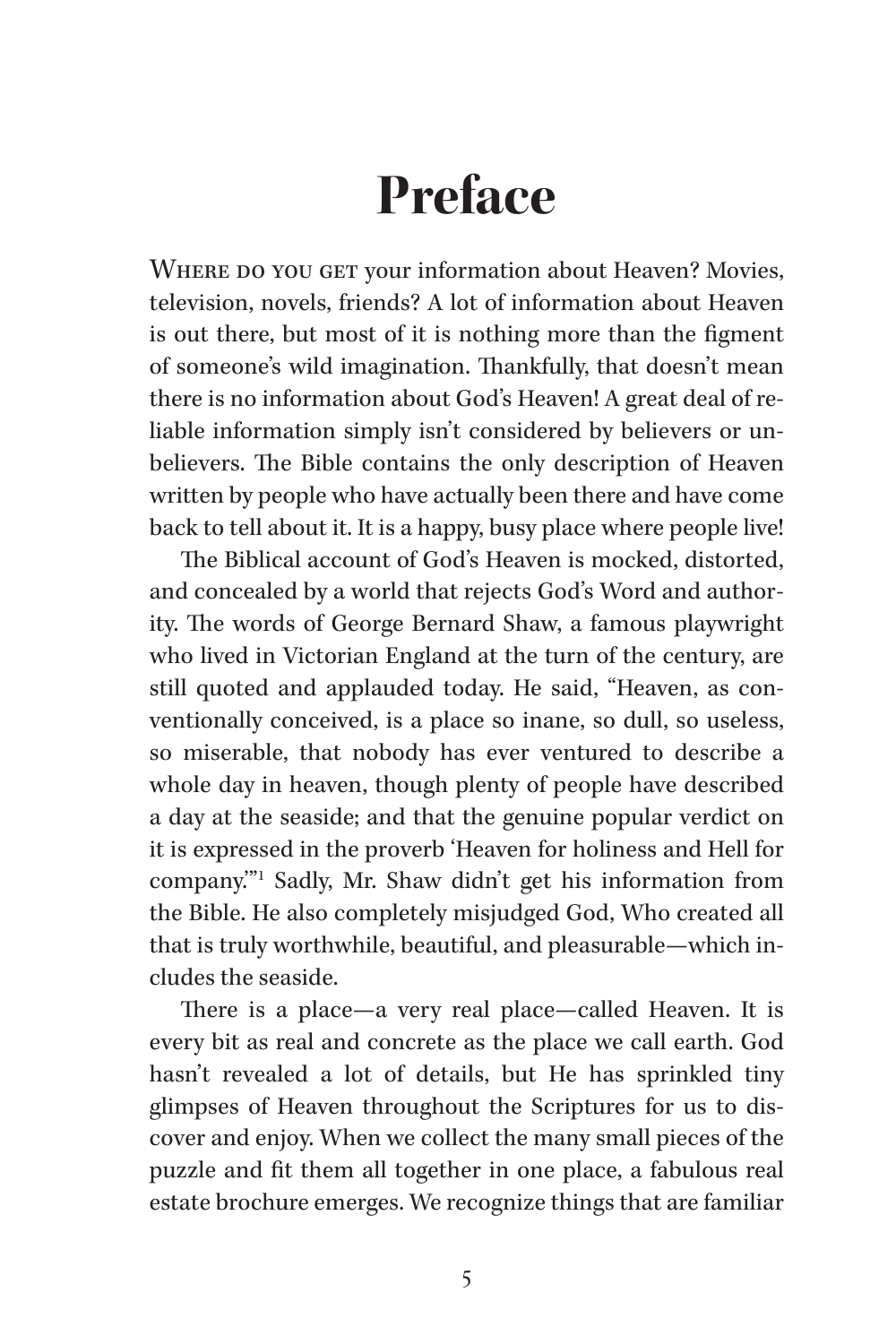to us, things that are wonderfully perplexing, and things that excite our imagination and arouse a longing we did not know before. The descriptions we discover in God's Word paint a picture of fabulous beauty and delight, yet it is only a glimpse of that place where we will someday live. Whatever joy or beauty we might be able to conjure up in our minds falls miserably short of Heaven's reality, for God has said that our mortal minds cannot even imagine or comprehend the glory of the things that He has prepared for those who love Him (1 Cor. 2:9).

We who are God's children "see" Heaven by faith. None of us has ever been there, yet we long for it and look forward to seeing it, because it is described in God's Word and promised to us by God Himself. Though we have no tangible snapshot of Heaven's splendor, we are persuaded that one day we will behold its beauty with our eyes and touch it with our hands. We will hear the sweet melodies of Heaven's music, taste the rich assortment of Heaven's food, and smell the aroma of Heaven's trees. Best of all, we will experience the love of our Heavenly Father and enjoy His physical presence forever. As thousands of believers have done before us, we confess that we are strangers and pilgrims on this place called earth, and we are not ashamed to say that our "real home" is in Heaven, a place prepared by God for those who have received the Lord Jesus Christ as their Savior.

## **Endnote**

<sup>1.</sup> George B. Shaw, *Misalliance* (Cambridge, MA: University Press, 1914), xlv.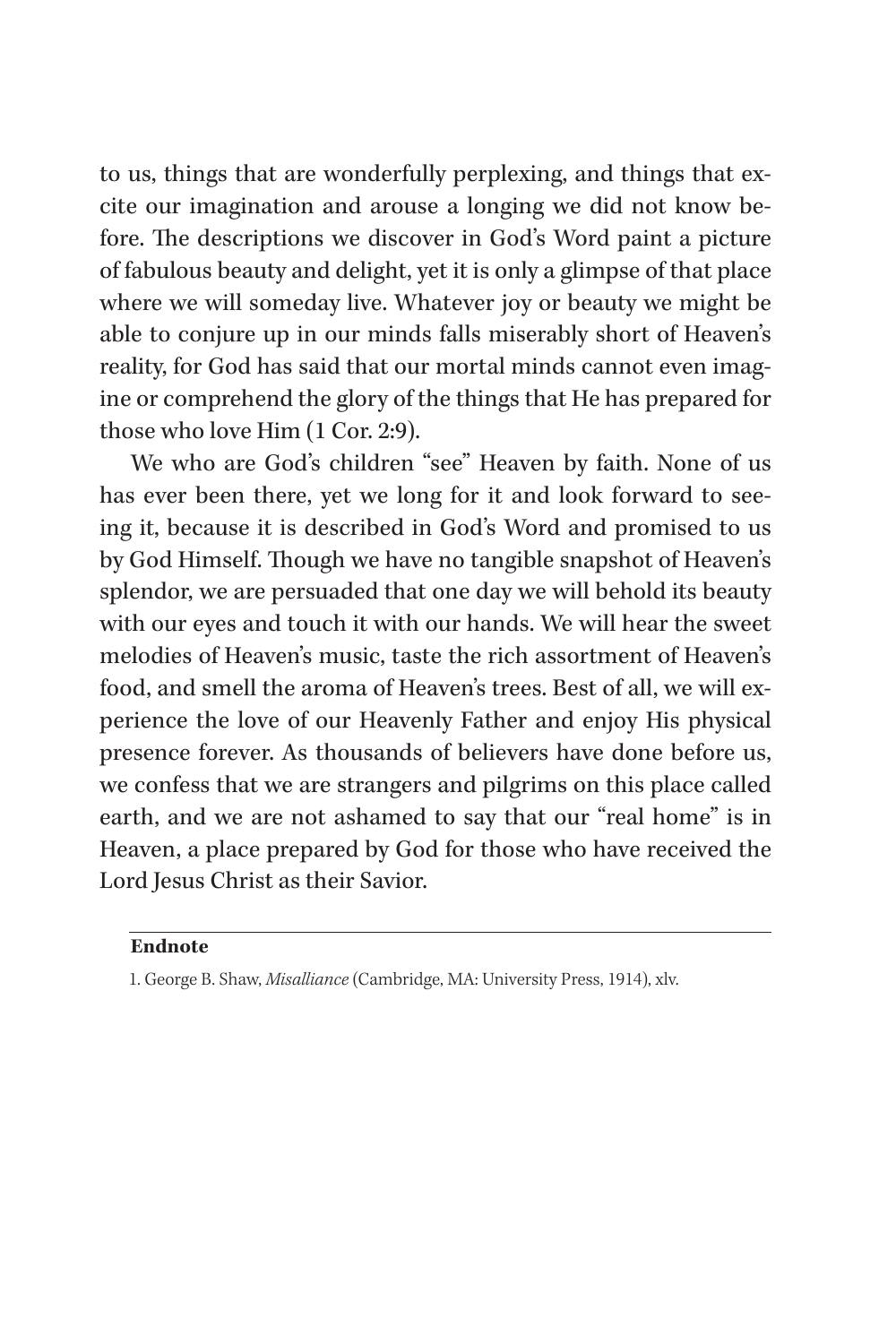# **Heaven Is a Place!**

*"And if I go and prepare a place for you, I will come again, and receive you unto myself; that where I am, there ye may be also" (John 14:3).*

SOME OF THE most beloved words about Heaven were spoken by Jesus Himself to His disciples the night before His crucifixion. The group was gathered in a quiet, private place. Judas had just left to secretly meet with the scribes. Jesus then turned to His eleven loyal disciples and began to describe His departure and the horrible events that lay ahead. The disciples' hearts were troubled, and their minds were spinning with confusion as their beloved Lord spoke of death, betrayal, and separation from them. This wasn't what they had imagined the evening would be like. It didn't fit with their hopes and dreams for their future. The words they were hearing were heavy, and the full implication of Jesus' message to them was lost in the dread and fear that flooded their breaking hearts.

If you have lost a loved one, you know how difficult it is for the human mind to quickly absorb something so incomprehensible and life-altering as the news of death. At this low point, we, like the disciples, find comfort in the compassionate words of our loving Lord, Who understands the depths of our sorrow as no one else can. Jesus turned the subject of His conversation with His disciples to a future much brighter than anything they could imagine. He told them about a place much better than any kingdom on earth.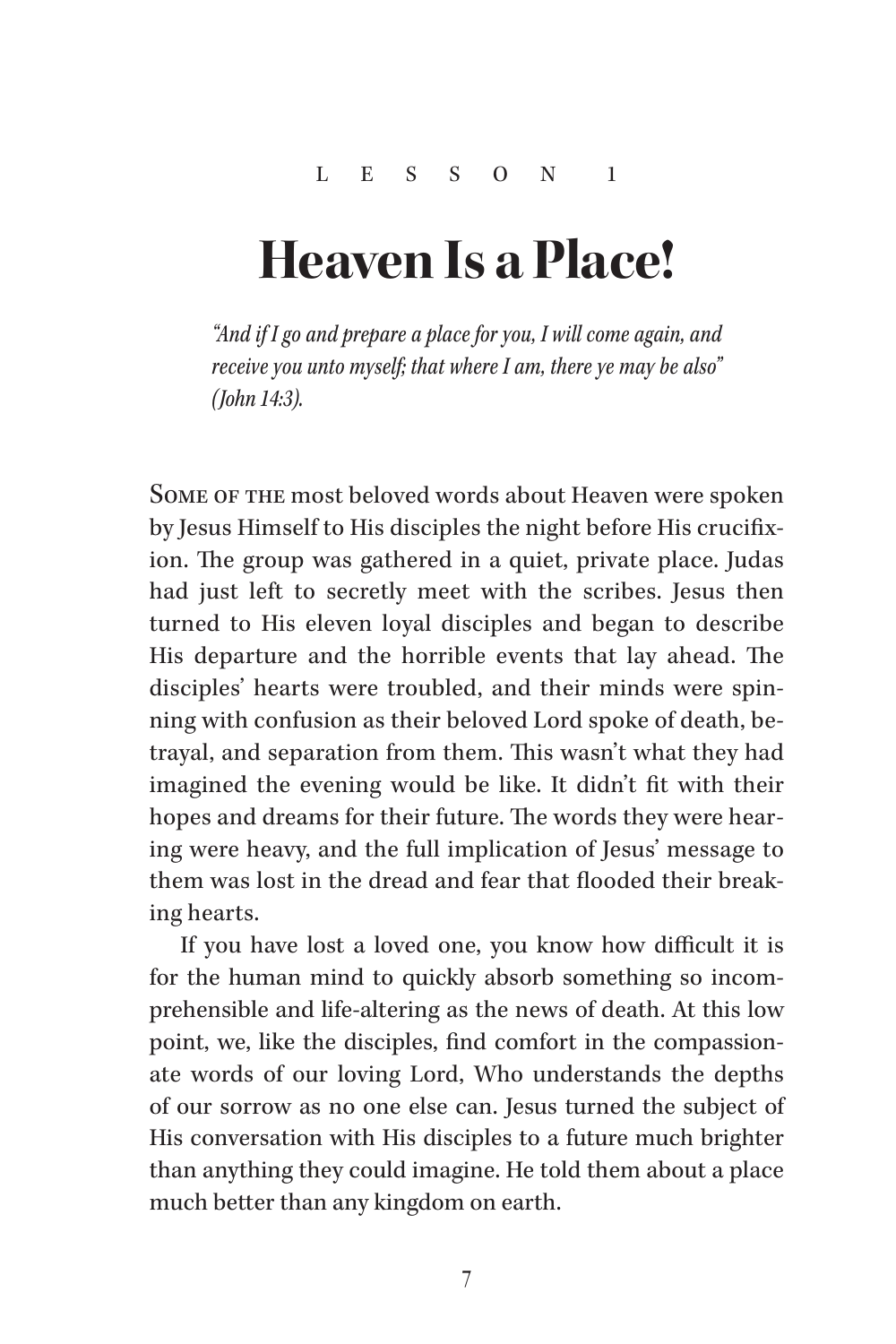#### Jesus said,

*Let not your heart be troubled: ye believe in God, believe also in me. In my Father's house are many mansions: if it were not so, I would have told you. I go to prepare a place for you. And if I go and prepare a place for you, I will come again, and receive you unto myself; that where I am, there ye may be also. And whither I go ye know, and the way ye know. Thomas saith unto him, Lord, we know not whither thou goest; and how can we know the way? Jesus saith unto him, I am the way, the truth, and the life: no man cometh unto the Father, but by me. (John 14:1–6)*

Twice Jesus referred to Heaven as a real, literal place. The notion that Heaven is everywhere or nowhere is not found in Scripture. Neither is the idea that Heaven is a vague, spooky place that cannot be described. Heaven is not an idea or a place in someone's spiritual imagination. Heaven is a real, literal place as solid and touchable as the city you live in on earth. The Bible clearly speaks of Heaven as a place that is God's habitation and the eternal home of those who believe the gospel. We read, "For thus saith the high and lofty One that inhabiteth eternity, whose name is Holy; I dwell in the high and holy place, with him also that is of a contrite and humble spirit, to revive the spirit of the humble, and to revive the heart of the contrite ones" (Isa. 57:15).

Jesus comforted His disciples before His death with assurance that they would live with Him in a place and would see Him again. He urged His disciples to trust His words and take comfort in His promises. He assured them that their sorrow would be temporary. He turned their attention from their problems to something concrete and glorious. He wanted them to see Heaven by faith, for such faith has the power to put grief and problems into the background and eternal hope in the foreground, where it comforts and strengthens the soul. Present-day believers, as well as the disciples, find comfort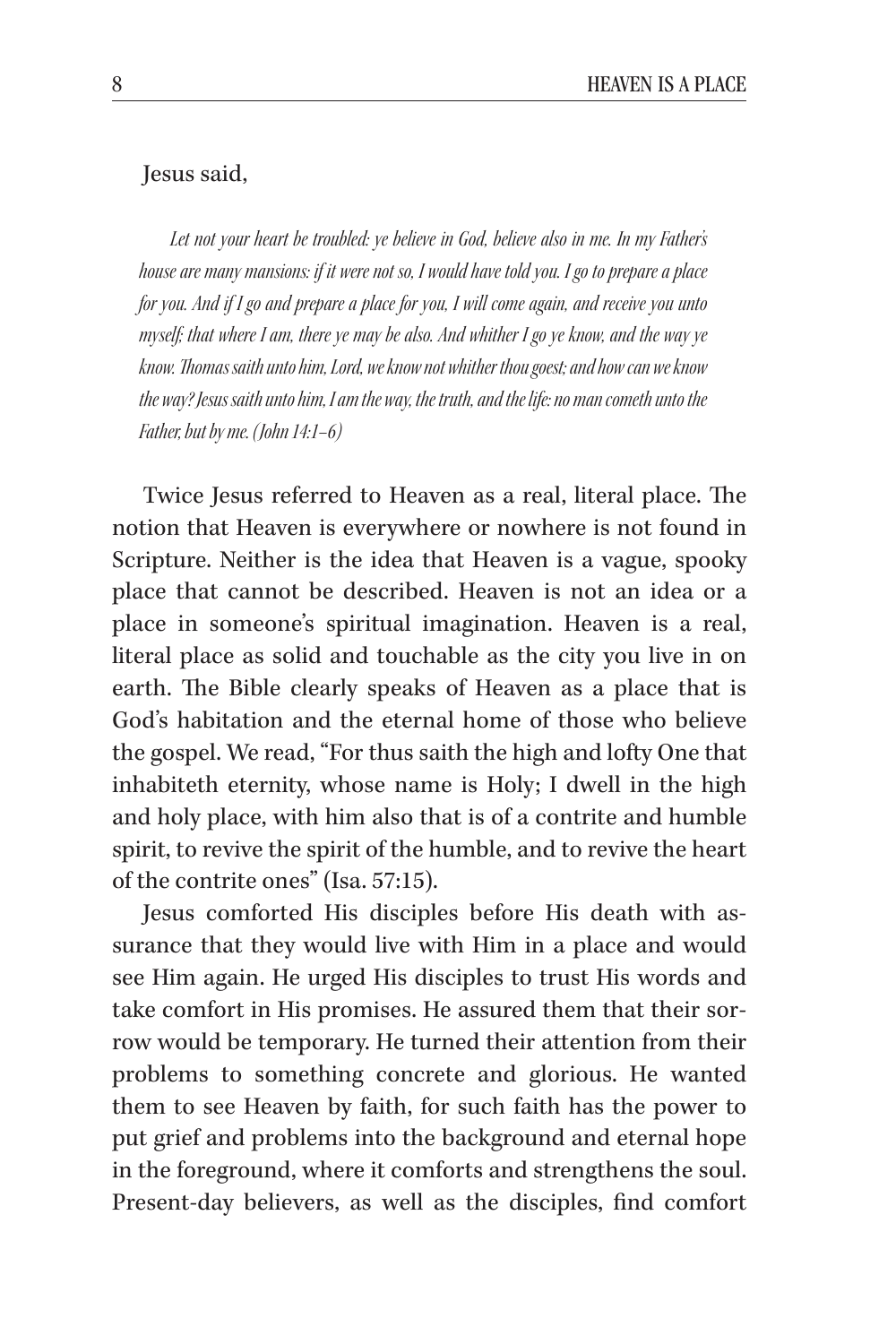and strength for their journey, just as Abraham found strength by looking forward to that heavenly City "whose builder and maker is God" (Heb. 11:10).

1. Look closely at John 14:1–6. Can you find at least three promises that are able to bring joy and comfort to a grieving Christian's heart?

# Three Heavens?

The word translated "heaven" in the Bible might refer to one of three things. It sometimes refers to the atmosphere around the earth, or the air we breathe. It might refer to the planets and universe that we observe from earth. And last, it might be used as the name of a specific place, just as we say "New York" when referring to the city or state of New York. When we refer to the place called "Heaven," you will see it capitalized as a proper noun, because Heaven is a specific, literal place.

- 2. Read the following verses and tell whether they are speaking of the atmosphere, the universe, or a place.
	- 2 Chronicles 20:6

• Isaiah 55:9

• Genesis 1:14–17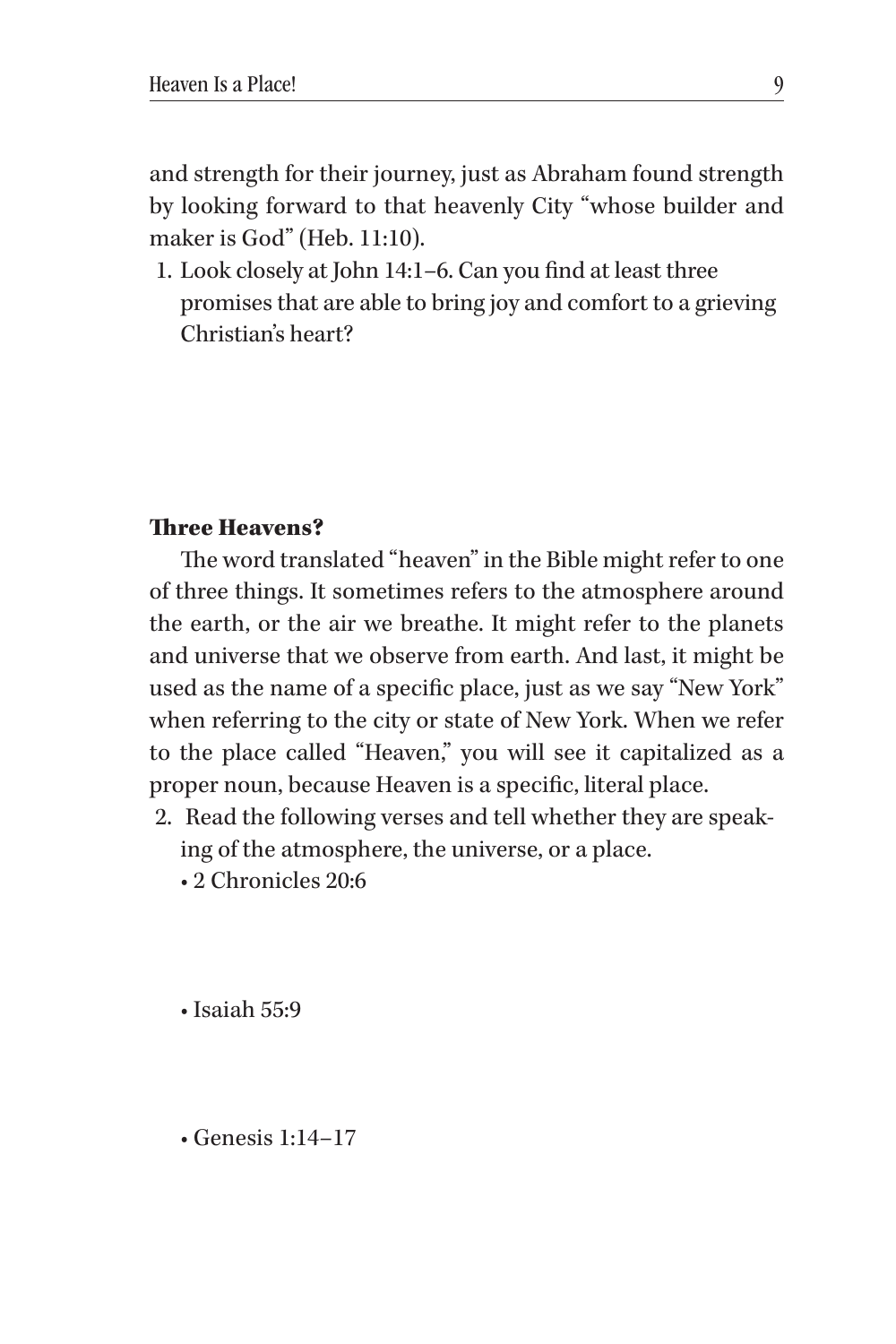## Different Descriptions for Heaven

The New Testament refers to Heaven in many different ways: as a city, a country, a kingdom, Paradise, and a house. But it is the same place, not different places. For instance, I live in the city of San Dimas, but I also live in a section of the city of San Dimas called Via Verde. Furthermore, I live on some hills people sometimes refer to as the Bonneli Hills, because we are located near a park called Bonneli. I might tell someone I live in Via Verde, the Bonneli Hills, or San Dimas, depending on the context. Do they want a mailing address or a city for their GPS, or do they want to know which part of San Dimas I live in? How I answer might depend on who I'm talking to, how familiar they are with the area, or how specific I want to be. Maybe they just want to know the name of the subdivision we live in (yet another name!), or that I live in California or the United States of America. If I told you I lived in any one of these places, I would be describing one place—I don't live in multiple houses or places.

If the whole world were one country with one king, we might say we lived in the country of Earth. Someone might then ask, "What is the capital city of Earth, the place where the king rules and dwells?" Suppose we then say, "It is Jerusalem." Jerusalem is located in the country of Earth (on the planet known as Earth). So then, Earth would cover a vast expanse of land, but it would have a smaller capital city as well. Your house might be in Jerusalem, but you would have access to and live in the country of Earth.

Think of Heaven the same way. Heaven is a vast expanse that is and always will be the dwelling place of God. We do not know how big the country—or perhaps the planet or galaxy of Heaven is. We have hints about Heaven scattered throughout the Bible. We know familiar things are there, such as palm trees, as well as unfamiliar things, such as the tree of life that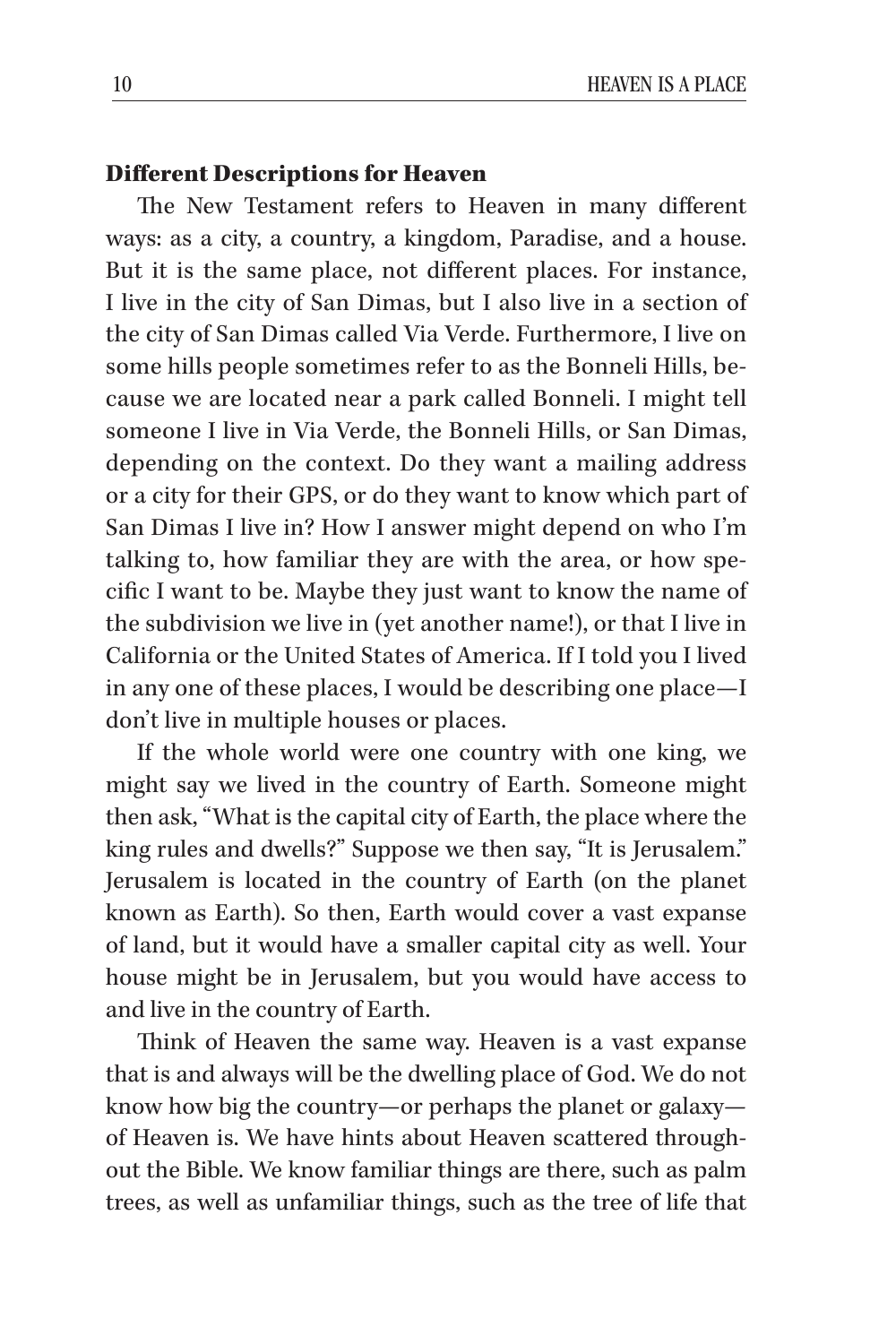bears twelve kinds of fruit. We read of horses in Heaven, which are familiar, but we also read about creatures there that we find hard to imagine. We know that people live in Heaven, just as they live in the world as we know it. But there is far more that we don't know or understand about Heaven than what we do! The important thing to remember is that Heaven, as the Bible speaks of it, is far more than a city—it extends far beyond city limits! The New Jerusalem, on the other hand, is a city that is presently located in Heaven and will one day descend upon the new earth. We are told exactly what size it is!

One of the most interesting synonyms used for Heaven is the term Jesus often used, "my Father's house," or "the house of the Lord." This very personal description implies Heaven is the place where God lives and where we, too, will live with Him. A house speaks of the habitation or dwelling place of individuals who have an intimate relationship with one another. It is a place of fellowship and refreshment. In contrast to the temporary nature of our earthly house in which we live with our family, our heavenly "house of the Lord" is permanent.

- 3. Read the following passages and tell where each house of the Lord is, or was, located and what it is or was.
	- John 14:2
	- Joshua 6:24
	- 1 Samuel 1:7
	- 1 Kings 7:51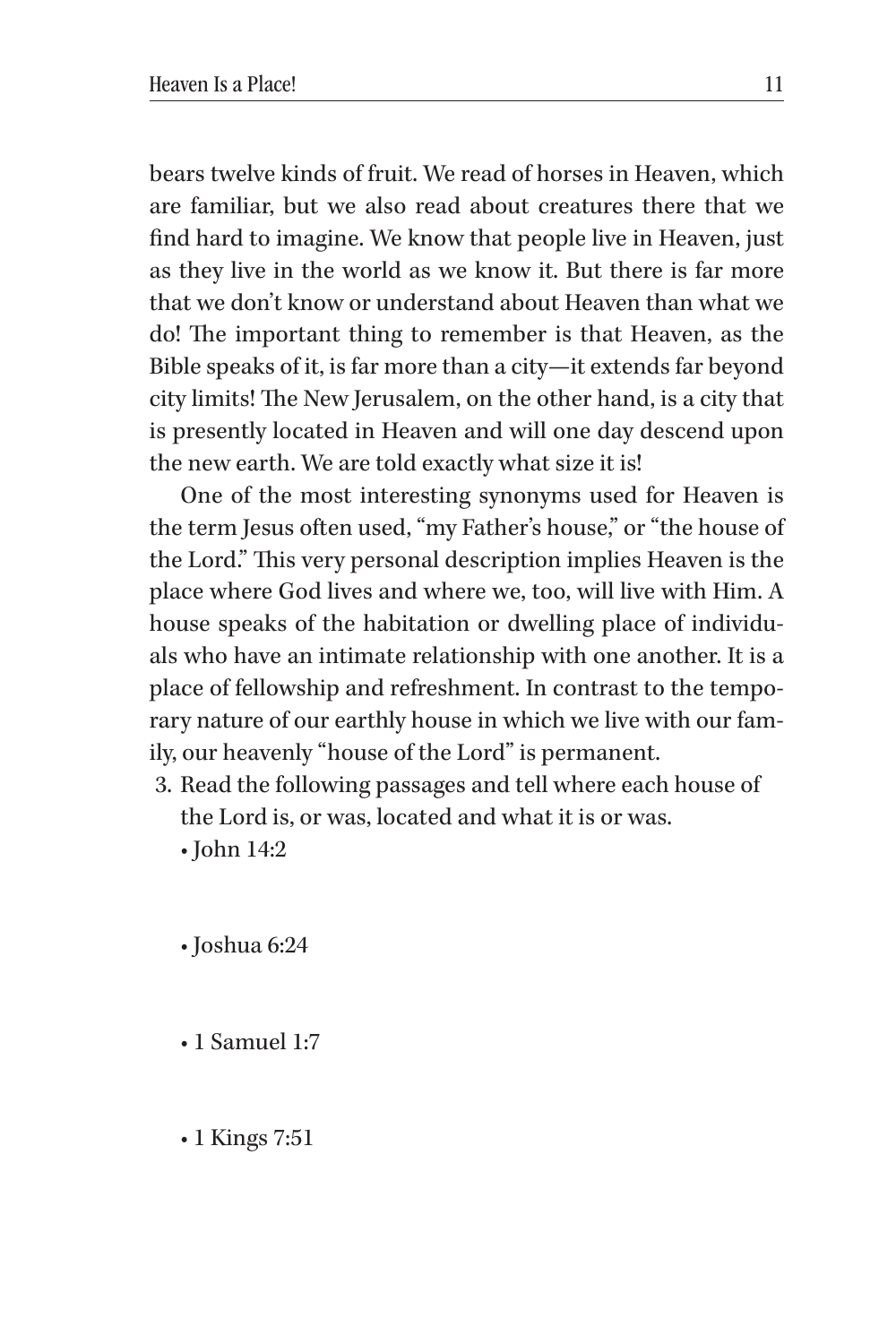• Ezra 3:11

• Psalm 23:6

4. Read Revelation 21:22–23. There is no temple or place of worship in Heaven. Why is this?

5. What is Heaven called in Hebrews 11:16; 13:14; Revelation 22:14; James 2:5; and Luke 23:43?

## The Most Beautiful Place?

National Geographic explorers were asked, "What is the most beautiful place you've ever seen?" They enthusiastically described the most majestic places they had witnessed during their exploration of the earth. One described the breathtaking views from a hot air balloon, another the green trees of a rain forest. Others talked about majestic mountains, spectacular sunsets in the Arabian Desert, the depths of the ocean with its fascinating creatures, or a sunrise on a lush valley sparkling with fresh dew and filled with grazing wildlife. Each tried to paint a word picture that would adequately convey the beauty of what he saw, but none could duplicate with mere words what has to be seen to be understood. If earthly things such as these are able to take our breath away and fill us with so much wonder and awe that we cannot adequately express our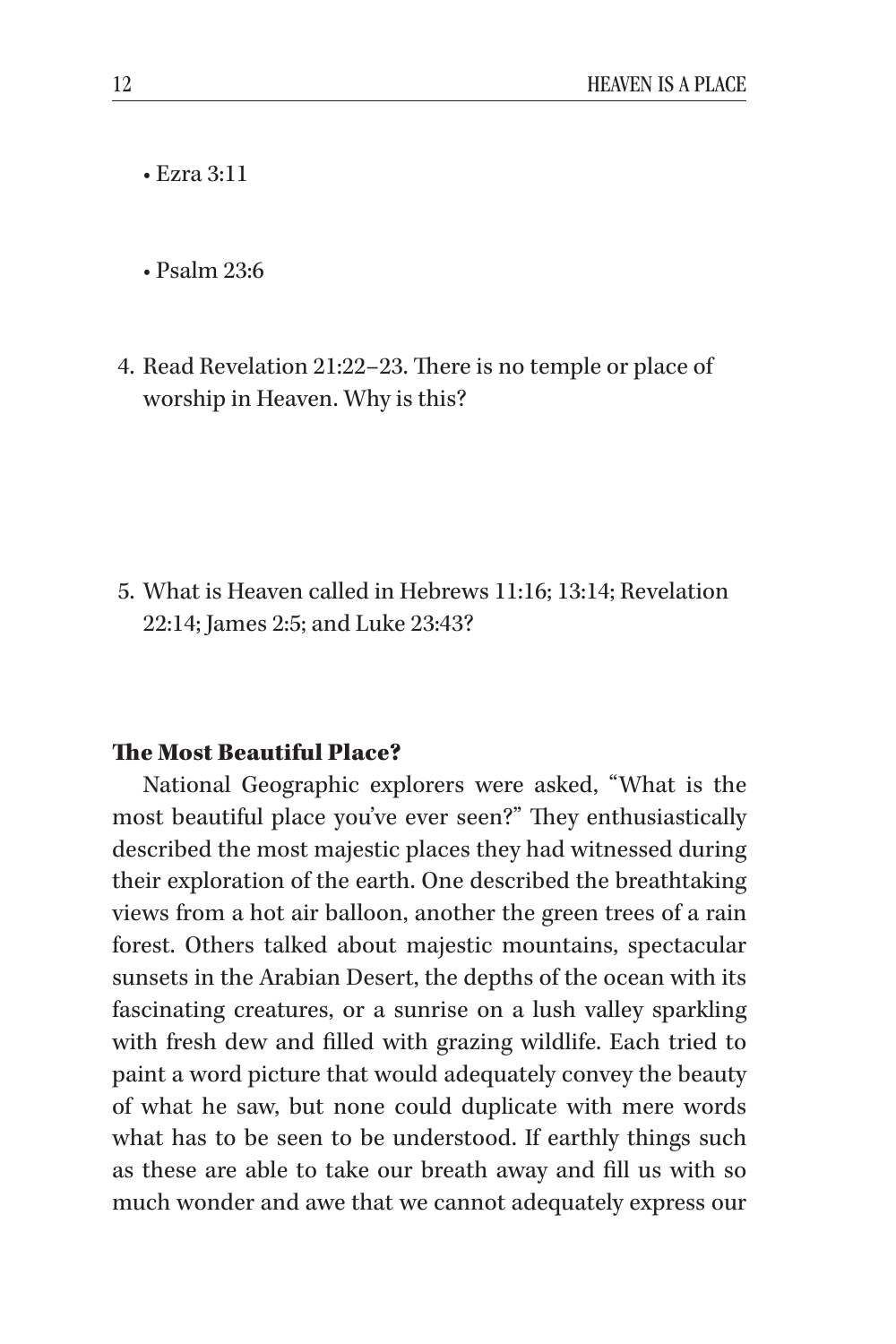wonder, can you imagine trying to describe Heaven to those who have never been there?

How would you describe color to one who was born blind? Or music to one who was born deaf? At best we could only stir the imagination. What is the most beautiful thing you have ever seen? Heaven is more beautiful than that! What is the greatest joy you have experienced? Heaven is filled with more joy than that! What are the sweetest moments you have experienced? The greatest love you have ever known, the greatest spiritual high points, the most astounding victories, the strongest moments of faith? Heaven is better than all of them. We taste just a little of Heaven's sweetness when we experience the fruit of God's Spirit here on earth—love, joy, peace, long-suffering, gentleness, goodness, faith, humility, self-control. Heaven is a place where these things will be a way of life without any struggle with our sinful human desires.

- 6. Read 1 Timothy 6:17. Why does God give good things to us on earth?
- 7. Read Psalm 16:11. What does the psalmist say we will enjoy in God's presence in Heaven?
- 8. How do 1 Timothy 6:17 and Psalm 16:11 teach about God's heart toward His own and what they might expect in Heaven?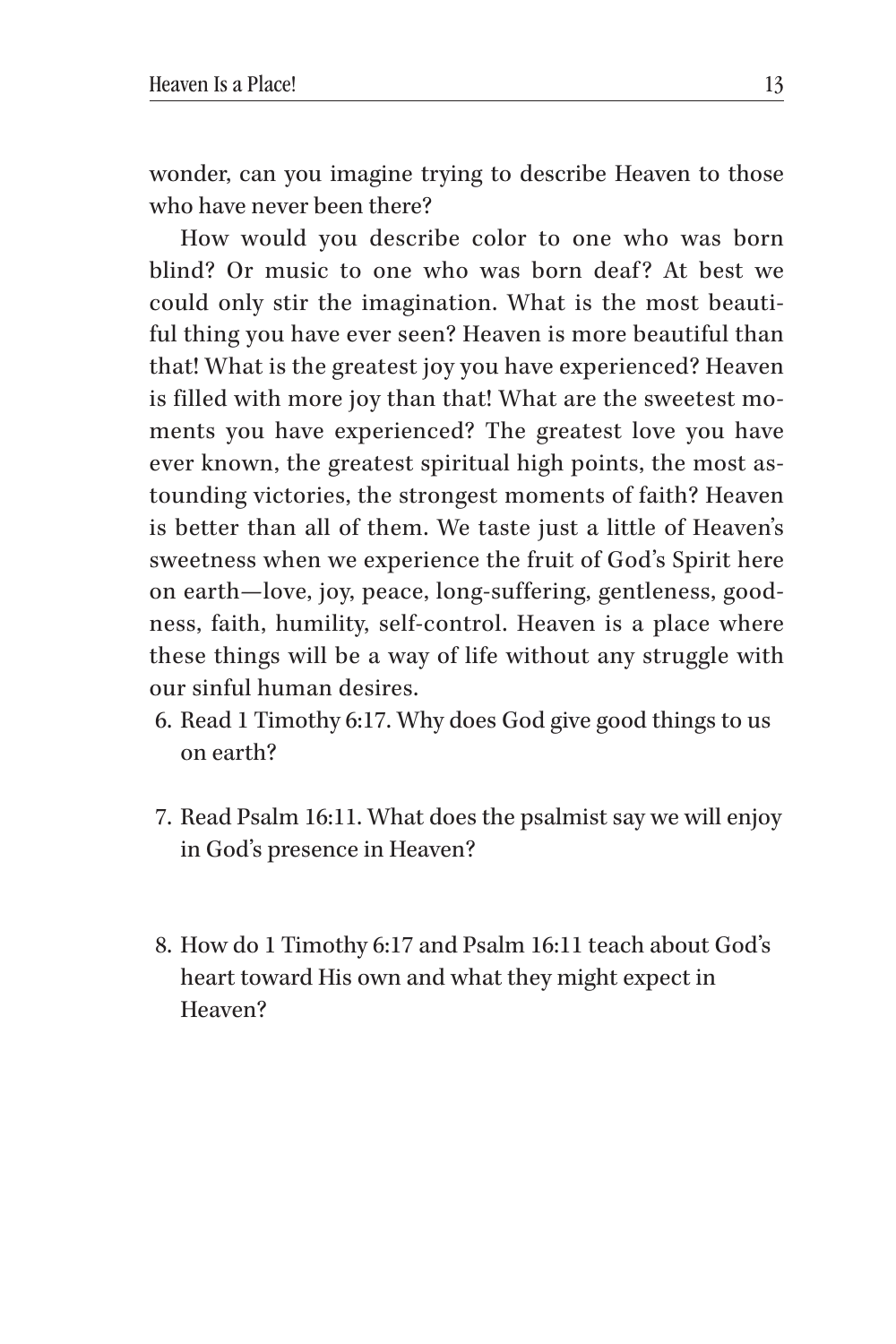## Heaven Leaves Us Speechless!

While God does give us little descriptions of Heaven, no words are able to paint an accurate picture of Heaven's extraordinary beauty or the joys that await true believers in eternity. We read in 1 Corinthians 2:9–10 that "eye hath not seen, nor ear heard, neither have entered into the heart of man, the things which God hath prepared for them that love him. But God hath revealed them unto us by his Spirit: for the Spirit searcheth all things, yea, the deep things of God." All that we can see around us will never enable us to fully understand or picture Heaven as it is. Many mysteries about our relationship with Christ and our future in Heaven can be perceived only by faith as the Holy Spirit reveals them to us in His Word, and most of these we will not know until we enter Heaven's gates. Now we see only glimpses of Heaven's joys in the pages of God's Word; but when we arrive there, we will see Heaven's landscape and hear its songs.

Heaven is a place, and like every place, it has characteristics that make it unique, unlike any other place. If you were to rent a vacation home on the shores of some distant country without actually seeing it, you would intently study the brochure, poring over the pictures and reading every detail provided. The more details you could collect, the more exciting and real this vacation place would seem. Heaven is a place that is far more than a luxurious vacation home! It is the permanent home of every believer. We are going to live there! It is reasonable to study every detail provided for us in God's Word and to anticipate the joys that await us there. No real estate brochure should be more interesting or exciting to God's children than the descriptions of Heaven that God has provided for His own.

- 9. Read the following passages, looking for adjectives that describe Heaven. What kind of place is Heaven?
	- Revelation 21:27; Psalm 46:4; 2 Peter 3:13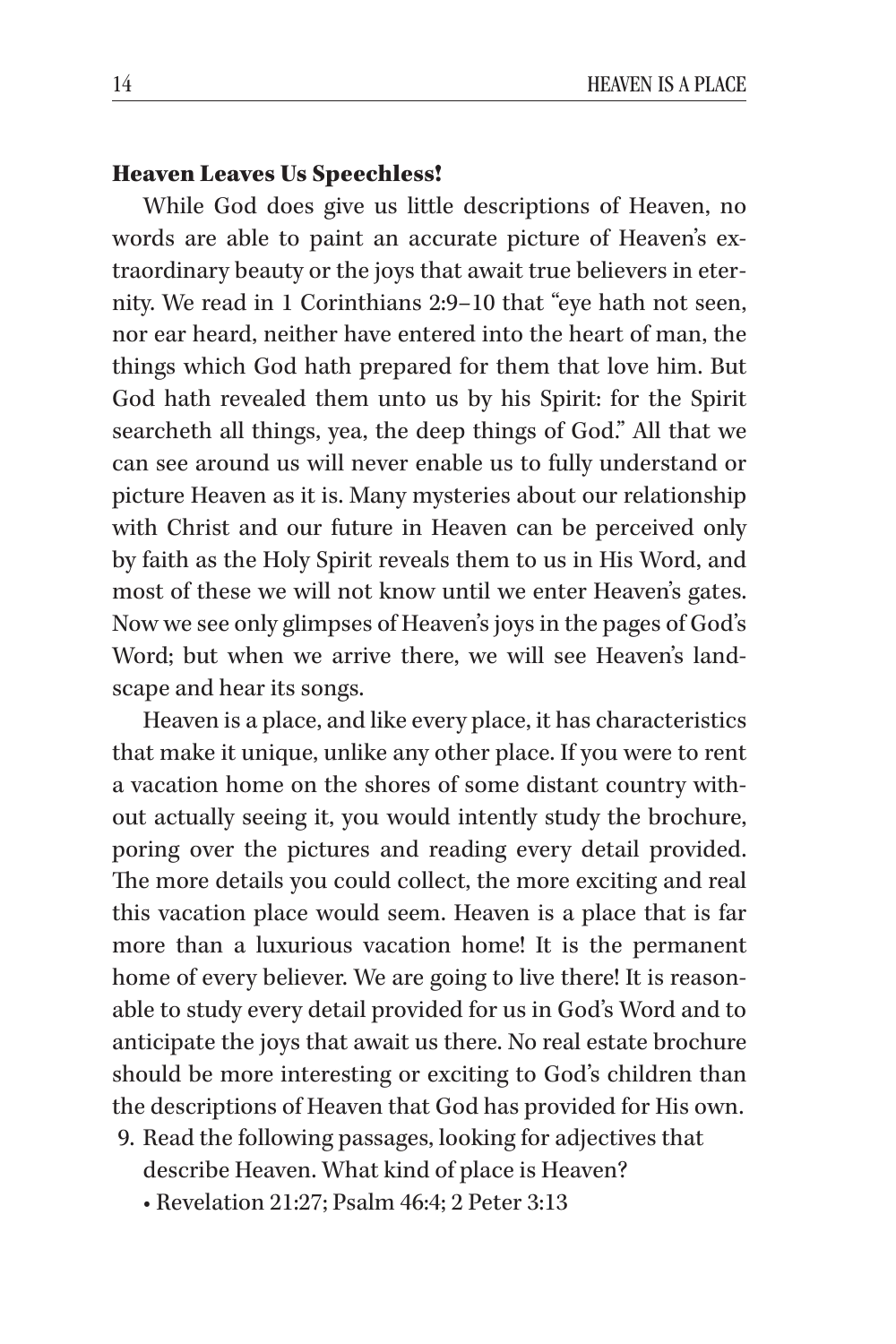- Psalm 50:2; Revelation 21:10–11, 18–21
- Ephesians 1:10; 4:13; John 17:23
- 1 Corinthians 13:9–13; Proverbs 4:18
- John 10:28; 2 Corinthians 4:17–18; 2 Corinthians 5:1; 1 John 5:11

#### Three Reasons to Study Bible Facts about Heaven

Why study what the Scriptures reveal about Heaven? There are many reasons, but perhaps the most significant is that it arouses faith and helps us understand that earth is not our final home. It puts eternity in its proper perspective and encourages us to keep our focus on the reality of eternal things. The Bible teaches us to look beyond what we see and to contemplate that which we have not yet laid our eyes upon. We are to live as people who are passing through this life on our way to a very real place where we will live forever.

10. Read 2 Corinthians 4:16–18. In your own words, write what we Christians need to do so that we do not give up, faint, or lose heart as we live in this difficult world.

Peter wrote to believers who were suffering great persecution. In just five short chapters in 1 Peter, he turned his readers' attention toward eternal things no less than six times. In Hebrews 12:2, we read that Jesus was able to endure the pain of the cross because He focused on the joy that was set before Him in Heaven.

11. Read 1 Thessalonians 4:17–18. What did the apostle Paul instruct believers to remember and why?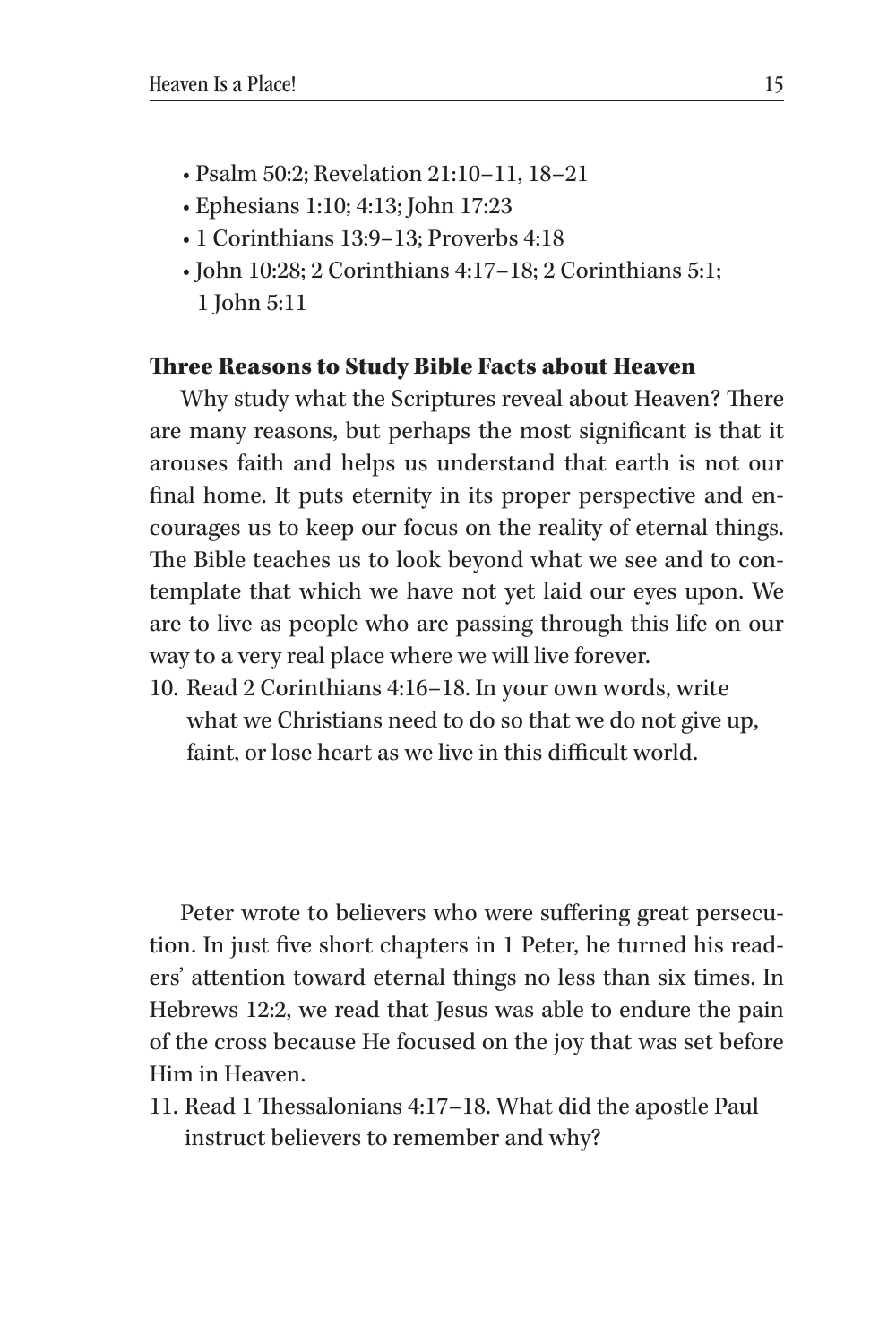12. Read Matthew 6:19–20 and 1 Corinthians 2:9. How are we motivated by the truth contained in these verses?

- 13. Read 2 Peter 3:13, Hebrews 11:13–16, Philippians 3:20, and John 11:25–26.
	- (a) What do these passages direct us to keep as our main focus?
	- (b) Why do they remind us who we are and where we are going?
	- (c) How does this encourage you?

# Closing Thoughts

The Bible has more than five hundred references to a place called Heaven! It is described as a place of incomparable beauty and delight, but most importantly, it is a place where the Lord Jesus Christ resides with those who have put their trust in Him. Jesus prayed, "Father, I will that they also, whom thou hast given me, be with me where I am; that they may behold my glory, which thou hast given me: for thou lovedst me before the foundation of the world" (John 17:24). Christians throughout the ages have found tremendous delight, comfort, and strength in the Bible's descriptions of Heaven and the reality that we will one day see Christ in all His glory and live with